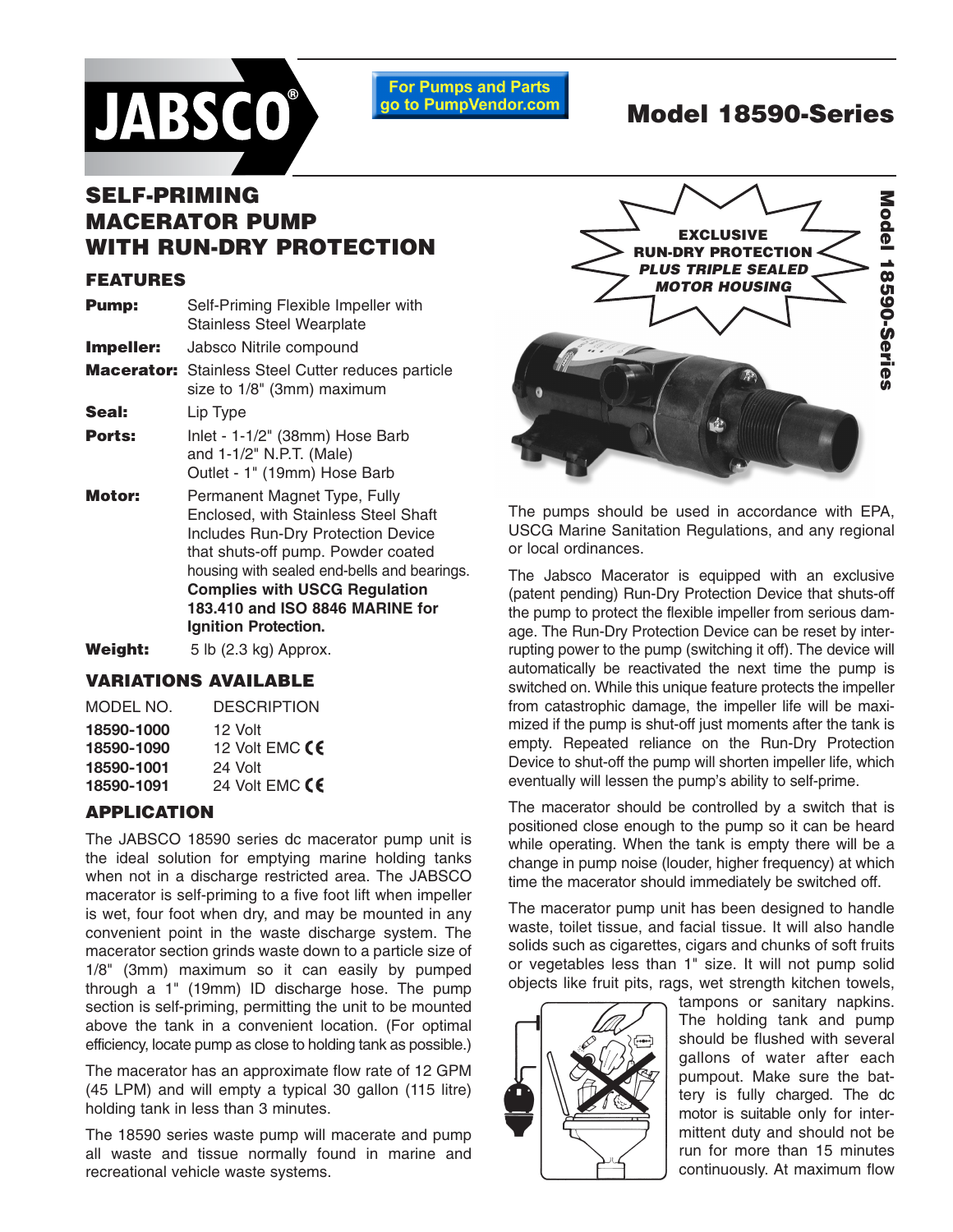of 12 GPM (45 LPM) the macerator can empty a 180 gallon (680 liter) holding tank in a single operation.

After long periods of nonuse, the flexible impeller may stick to the pump body preventing the macerator pump from turning freely. If this occurs, the impeller can be broken free by removing the rubber cap on the shaft at the rear end of the motor, inserting a screwdriver in the slot and rotating the shaft clockwise a quarter turn or more. When impeller is broken free, reinstall the plastic cap on the motor shaft.

#### **MOTOR ILLUSTRATION**



#### **HEAD CAPACITY TABLE**†

|                       |     |            |               | <b>AMPS</b> |                 |  |
|-----------------------|-----|------------|---------------|-------------|-----------------|--|
| <b>Head Ft</b> Metres |     | <b>GPM</b> | <b>Litres</b> |             | 12 Volt 24 Volt |  |
| 0                     | 0   | 12.5       | 47            | 14.0        | 7.6             |  |
| 5                     | 1.5 | 11.5       | 44            | 14.5        | 7.8             |  |
| 10                    | 3   | 10.5       | 40            | 15.0        | 8.1             |  |
| 15                    | 4.5 | 9.0        | 34            | 16.0        | 8.6             |  |
| 20                    | 6   | 7.5        | 28            | 16.5        | 8.9             |  |

 $\frac{1}{1}$  Flow rates and amperage will vary slightly depending on pump loading (sanitation system design).

# **INSTALLATION INSTRUCTIONS**

Locating the Pump: The JABSCO macerator is self-priming to a five foot lift when impeller is wet, four foot when dry, and may be mounted in any convenient point in the waste discharge system. It may be mounted in any position or angle without affecting performance. If mounted vertically the motor should be above the pumphead. Use the rubber grommets provided to absorb vibration. Do not over tighten mounting screws. For optimal performance, mount the pump as close to tank as possible.

Plumbing Connections: Use 1-1/2" (38mm) ID, noncollapsible waste type suction hose. Slip the hose over the inlet hose barb and secure it with two stainless steel hose clamps.

The macerator may also be screwed directly into a 1-1/2" N.P.T. tank flange or female pipe fitting. If attaching the inlet port to a pipe fitting it may require removing the hose barb portion of the port with a hack-saw. If this is necessary, cut across the hose barb portion of the port about 1/8" (3mm) away from the end of the pipe threads. Wrap port threads with a couple wraps of Teflon\* tape and screw the pump assembly into the pipe fitting. Tighten hand tight, do not over tighten.

NOTICE: An air leak anywhere in the suction side of the plumbing system can cause extended dry running which will cause pump to shut-off after about 20 seconds of run time.

All suction connections must be airtight and free of sharp

bends or restrictions. If a waste deck fitting is installed for dockside pump-out and connected to the suction hose of the macerator by means of a tee fitting (without a y-valve), it too must be airtight to ensure proper priming. Make certain there are no air leaks around the deck plate cap or hose tail. Use minimum 1" (19mm) ID hose for discharge and connect to thru-hull fitting located approximately 4-6 inches above waterline.

NOTICE: The discharge thru-hull may be positioned below the waterline only if the discharge hose has a vented loop fitting installed at least 8" above the waterline at all angles of heel or trim. Consult with a qualified marine plumber.

\* Teflon is a registered trademark of E.I. DuPont de Nemours and Company.



#### **WIRING**

NOTICE: Correct motor polarity (orange to positive, black to negative) is important. Reverse polarity can damage motor and void warranty.

Full voltage at the motor is required to properly operate the macerator. It must be wired in a circuit independent of all other accessories.

Use stranded copper wire of the correct size (determined from the electrical specifications chart) to connect the macerator to the power source. Undersized wire will cause a reduction of voltage that may cause the pump to seize or damage the motor. An appropriate size fuse or equivalent circuit breaker (determined from electrical specifications chart) must be Installed in the positive power lead within seven inches of the power source. Alternatively the macerator may be wired to a properly installed over-current protecting electrical distribution panel. Connect the positive lead to a heavy-duty switch (see required switch amperage rating in electrical specifications chart) positioned close enough to the macerator so the operator can hear the macerator while it is running. Continue the positive lead from the switch to the macerator and connect it to the orange (positive) motor lead. Connect the black (negative) motor lead to the negative side of the battery or grounded buss bar.

#### **ELECTRICAL SPECIFICATIONS**

|        |     | AMP FUSE / SWITCH                                                 | WIRE SIZE PER FEET OF RUN'                  |  |  |
|--------|-----|-------------------------------------------------------------------|---------------------------------------------|--|--|
|        |     | VOLTAGE DRAW SIZE / RATING 0'-10' 10'-15' 15'-25' 25'-40' 40'-60' |                                             |  |  |
| 12 Vdc | -16 | 20                                                                | #12(4) #10(6) #10(6) #8(10) #6(16)          |  |  |
| 24 Vdc | 8   | 15                                                                | #16 (1.5) #14 (2.5) #12 (4) #10 (6) #10 (6) |  |  |
|        |     | .                                                                 |                                             |  |  |

\* Length of run is total length of the circuit from the power source to product and back to ground.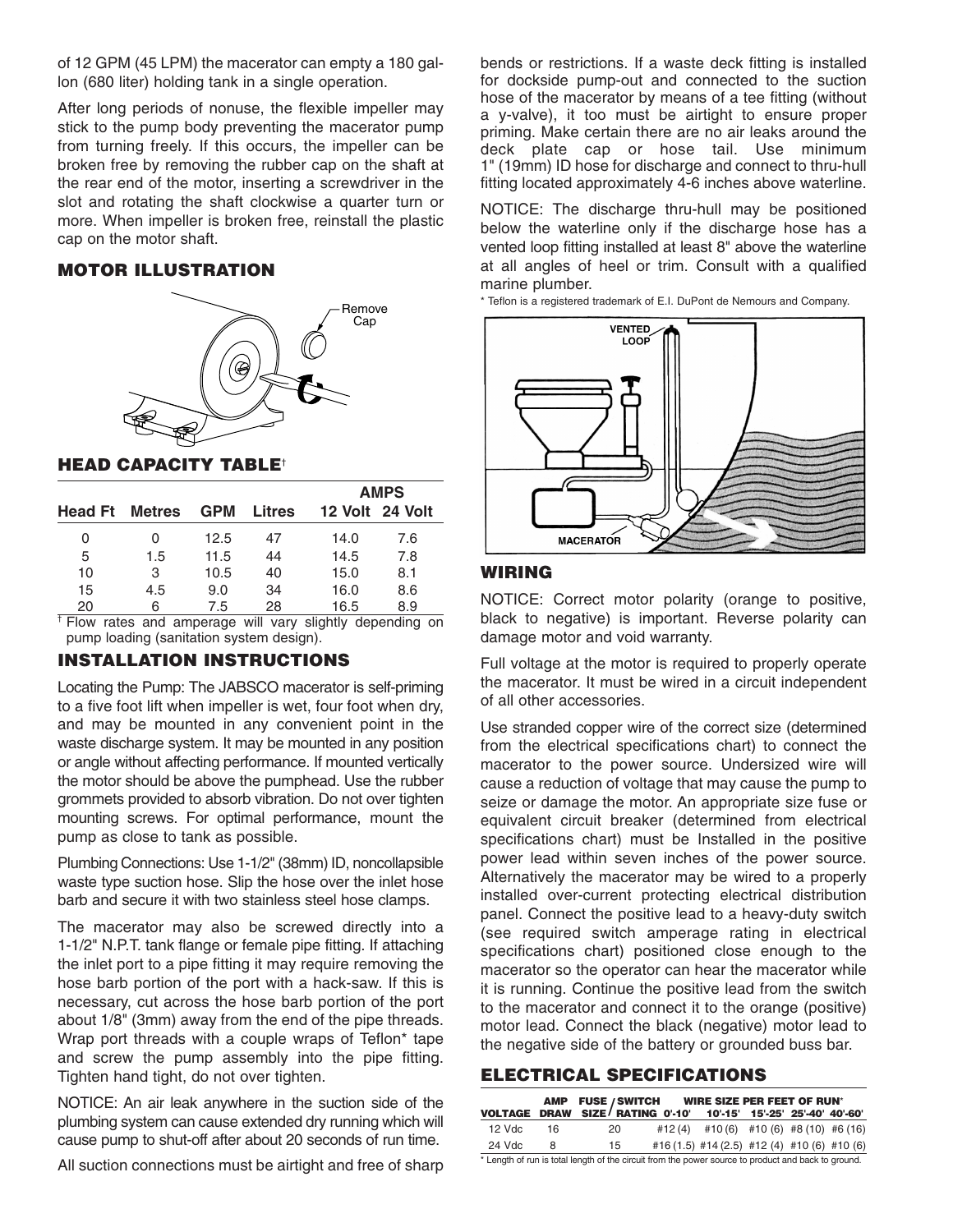

# **PARTS LIST**

|            |                            |      | Part          |
|------------|----------------------------|------|---------------|
| <b>Key</b> | <b>Description</b>         | Qty. | <b>Number</b> |
| 1          | Acorn Nut                  | 4    | 91085-0340    |
| 2          | Fiber Washer*              | 4    | 91613-0140    |
| 3          | Stud*                      | 2    | 17288-0010    |
| 4          | Macerator Housing          | 1    | 18594-1000    |
| 5          | Chopper Plate with Locknut | 1    | 37056-1000    |
| 6          | Wearplate, Large           | 1    | 18597-1000    |
| 7          | Gaskets (2 each per kit)*  | 1    | 18596-1000    |
| 8          | Impeller*                  | 1    | 6303-0003     |
| 9          | Wearplate, Small           | 1    | 12316-1002    |
| 10         | Body*                      | 1    | 18593-1000    |
| 11         | Seal*                      | 1    | 1040-0000     |
| 12         | Slinger                    | 1    | 6342-0000     |
| 13         | Stud                       | 2    | 17288-0000    |
| 14         | Motor 12 Volt              | 1    | 17246-0000    |
|            | Motor 24 Volt              | 1    | 17246-0001    |
| 15         | Grommets (Set of 4)        | 1    | 92900-0120    |
|            | Service Kit                |      | 18598-1000    |

\*These parts are supplied in 18598-1000 Service Kit.

# **DISASSEMBLY**

Notice: Before performing any service, disconnect the electrical power to the macerator and take precaution to ensure that it is not restored until service is complete.

Remove the four acorn nuts (Key 1) and fiber washers (Key 2) from the pump studs (Key 3). Slide the macerator housing (Key 4) off the studs. Insert a thin bladed 9/32" (7mm) ignition wrench behind the chopper plate (Key 5) and onto the flat of the motor shaft to prevent it from turning. Unscrew (counter-clockwise) the locknut on the end of the motor shaft and remove the stainless steel chopper blade.†† On new model macerators the shaft can be prevented from turning by inserting a screwdriver in the slot of the motor shaft extending from the motor's rear end bell. Remove the pump wearplate (Key 6) and two paper gaskets (Key 7). Now slide the pump body (Key 10) with impeller (Key 8), small wearplate (Key 9), two studs and shaft seal as an assembly off the motor shaft and remaining two mounting studs. Remove the starlock retaining washer on the seal and push the seal out of the seal bore.

Notice: If reconditioning pump with a service kit (Part No. 18598- 1000), it is not necessary to remove the seal because the new seal is pre-installed in the new body. It is also generally not necessary to remove the slinger or brass studs screwed into the motor end bell.

# **ASSEMBLY**

If installing a new seal, push it into the seal bore of the body with the lip pointing toward the impeller bore. Press the starlock washer into the seal bore with the concave side up to secure the seal in the bore. Install the two shorter studs in the two holes with threaded inserts in the new pump body and tighten finger tight. If required, screw two longer studs into the tapped holes in the motor end bell. Slide the new pump body with the shaft seal installed onto the motor shaft and two long mounting studs in the motor. Slide the small wearplate over the motor shaft and position it in the bottom of the impeller bore. Slide the new impeller onto the motor shaft and, with a counter-clockwise motion, push it into the pump impeller bore. Position one new gasket on the studs and against the pump body assuring the cut-out aligns with the inlet groove in the body. Reposition the large wearplate and second gasket on the studs and against the body; again, aligning the hole in the wearplate and gasket cut-out with the pump inlet. Position the chopper on the end of the motor shaft with drive tab aligned with flat of shaft and pointing toward the motor. Hold the shaft to prevent it from turning and secure the chopper to the shaft with the locknut. Position the macerator housing on the four studs ensuring the cut-out in the inner wall aligns with pump body inlet port and hole in the wearplate. Position a new fiber washer on each of the studs and secure the macerator housing in place with the four acorn nuts.

†† On pumps manufactured prior to April of 1998, position a screwdriver between the prongs of the chopper and unscrew it (counter-clockwise) to remove it and its lock washer from the motor shaft.